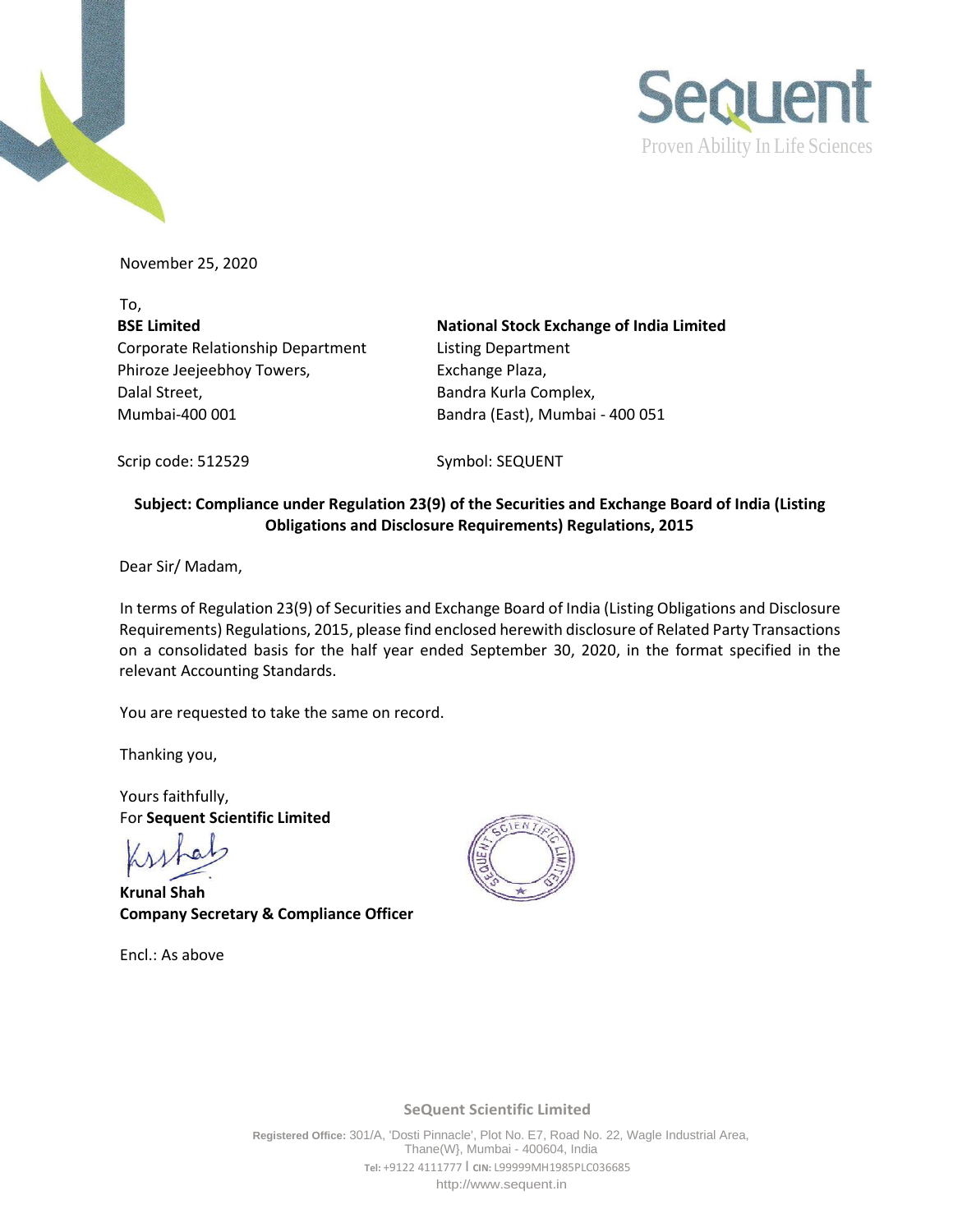## Disclosure of related party transactions on consolidated basis

In pursuance with Regulation 23(9) of SEBI (Listing Obligations and Disclosure Requirements) (Amendments) Regulations, 2018

## A List of related parties

List of related parties with whom transactions have taken place during the period

## a) Key management personnel **(KMP)**

Mr. Manish Gupta, Managing Director

Mr. Sharat Narasapur, Joint Managing Director

Mr. Tushar Mistry, Chief Financial Officer

Mr. Krunal, Shah, Company Secretary

Dr. Kausalya Santhanam, Independent Director

Mr.KE C Rajakumar, Non-Executive Director (till 17 August 2020)

Dr. S Devendra, Non-Executive Director (till 17 August 2020)

Dr. Gopakumar G. Nair, Chairman and Independent Director (till 25 August 2020)

Mr. Narendra Mairpady, Independent Director (till 31 July 2020)

Mr. Neeraj Bharadwaj, , Non-Executive Director (from 17 August 2020)

Mr. Rahul Mukim, Non-Executive Director (from 17 August 2020)

Dr. Kamal Sharma, Chairman and Independent Director (from 25 August 2020)

Mr. Milind Sarwate, Independent Director (from 25 August 2020)

b) Transaction with enterprises owned or significantly influenced by individuals who have control/ significant influence over the b) Group / subsidiaries

Strides Pharma Sciences Limited (formerly known as Strides Shasun Limited) Strides Emerging Markets Limited Pronomz Ventures LLP Agnus Capital LLP Solara Active Pharma Sciences Limited

Sequent Penems Private Limited